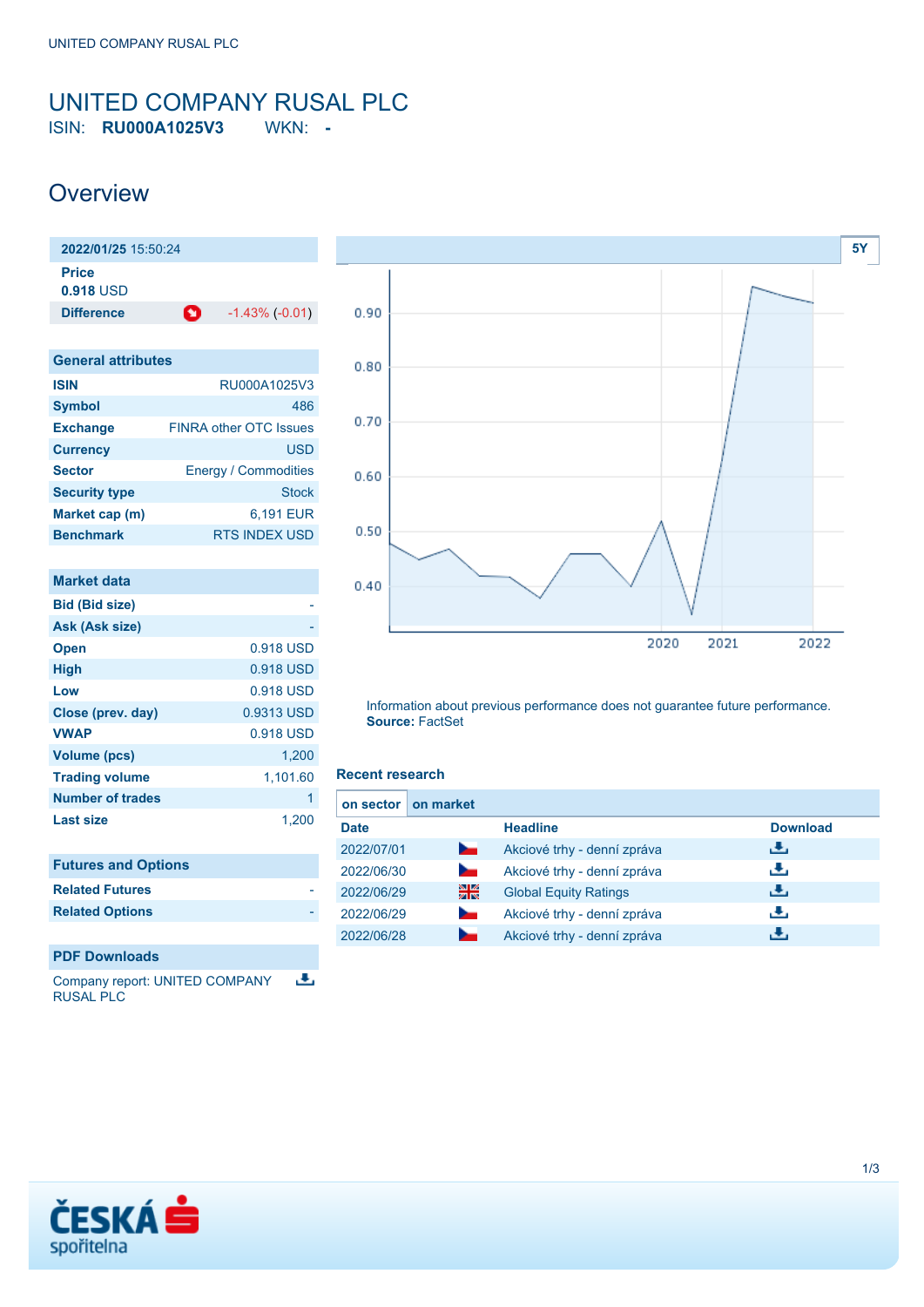## Details

**2022/01/25** 15:50:24

**Price 0.918** USD

**Difference 1.43% (-0.01)** 

| <b>General attributes</b> |                               |  |
|---------------------------|-------------------------------|--|
| <b>ISIN</b>               | RU000A1025V3                  |  |
| <b>Symbol</b>             | 486                           |  |
| <b>Exchange</b>           | <b>FINRA other OTC Issues</b> |  |
| <b>Currency</b>           | <b>USD</b>                    |  |
| <b>Sector</b>             | <b>Energy / Commodities</b>   |  |
| <b>Security type</b>      | <b>Stock</b>                  |  |
| Market cap (m)            | 6,191 EUR                     |  |
| <b>Benchmark</b>          | <b>RTS INDEX USD</b>          |  |

| Market data             |            |
|-------------------------|------------|
| <b>Bid (Bid size)</b>   |            |
| Ask (Ask size)          |            |
| <b>Open</b>             | 0.918 USD  |
| <b>High</b>             | 0.918 USD  |
| Low                     | 0.918 USD  |
| Close (prev. day)       | 0.9313 USD |
| <b>VWAP</b>             | 0.918 USD  |
| <b>Volume (pcs)</b>     | 1,200      |
| <b>Trading volume</b>   | 1,101.60   |
| <b>Number of trades</b> | 1          |
| Last size               | 1,200      |

| <b>Performance and Risk</b> |           |       |       |
|-----------------------------|-----------|-------|-------|
|                             | 6m        | 1Y    | 3Y    |
| <b>Perf</b> (%)             | $+45.48%$ |       |       |
| Perf (abs.)                 | $+0.29$   |       |       |
| <b>Beta</b>                 | 0.17      | 0.21  | 0.30  |
| <b>Volatility</b>           | 12.57     | 11.47 | 24.34 |



Information about previous performance does not guarantee future performance. **Source:** FactSet

| <b>Price data</b>                                         |                        |
|-----------------------------------------------------------|------------------------|
| $\emptyset$ price 5 days $\emptyset$ volume 5 days (pcs.) | 0.559 USD (141,217)    |
| Ø price 30 days   Ø volume 30 days (pcs.)                 | 0.143 USD (1,143,115)  |
| Ø price 100 days   Ø volume 100 days (pcs.)               | $-$ USD (1,218,615)    |
| Ø price 250 days   Ø volume 250 days (pcs.)               | $-$ USD $(1,218,615)$  |
| <b>YTD High   date</b>                                    | 0.918 USD (2022/01/25) |
| <b>YTD Low   date</b>                                     | 0.918 USD (2022/01/25) |
| 52 Weeks High   date                                      | 0.948 USD (2021/11/23) |
| 52 Weeks Low   date                                       | 0.631 USD (2021/07/20) |

| <b>Arbitrage views</b>           |                |                   |                               |                                 |                     |
|----------------------------------|----------------|-------------------|-------------------------------|---------------------------------|---------------------|
| Exchange $\bigoplus$             | <b>Date</b>    | <b>Time Price</b> |                               | <b>Trading volume</b><br>(mio.) | Number of<br>trades |
| Hong Kong Stock<br>Exchange      | 2022/06/<br>30 |                   | $10:08$ 3.35 HKD              | N.                              | -                   |
| FINRA other OTC<br><b>Issues</b> | 25             |                   | 2022/01/ 15:50 0.918 USD 0.00 |                                 |                     |